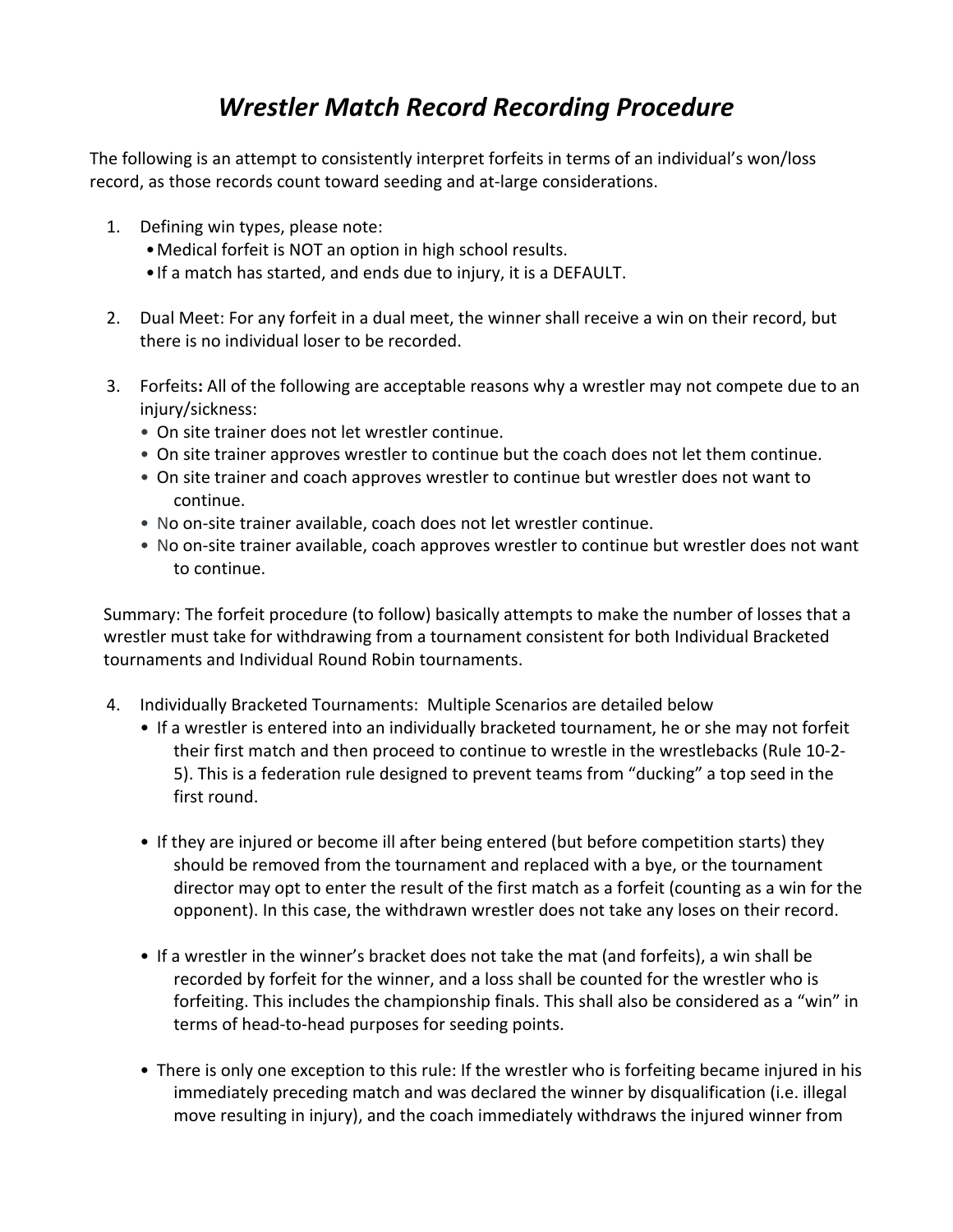the tournament at the head table, the winner of the forfeited match shall take a forfeit win for record purposes, but the wrestler forfeiting shall not take a loss on record and shall not count as a head to head win for seeding purposes. If the wrestler who won his prior match by DQ waits until the next round to determine ability to continue, and then forfeits, a loss shall be taken on record.

- In the consolation bracket, if a wrestler does not take the mat and forfeits to their opponent, the winner shall take a win and the wrestler forfeiting shall take a loss. However, there are 3 exceptions to this rule;
	- 1. If the wrestler who is forfeiting the match was injured in their immediately preceding match and lost by injury default and did not complete the match (counting as a loss), and the wrestler was then immediately withdrawn from the tournament by the coach, the subsequent forfeit (or forfeits, in the case of a tournament scoring to more than 4 places) shall NOT be counted as losses. However, the winner by forfeit shall claim a win on their record (the match will NOT count toward head-to-head criteria).
	- 2. If the wrestler who is forfeiting became injured in his immediately prior match and was declared the winner by disqualification (i.e. illegal move resulting in injury), and the coach immediately withdraws the injured wrestler from the tournament at the head table, the winner of the forfeited match shall still take a forfeit win for record purposes, but the wrestler forfeiting shall not take a loss on record and shall not count as a head to head win for seeding purposes.
	- 3. In a tournament, an injured wrestler shall not be required to take a loss on their record by forfeit if they have a prior counted loss by injury default. For example, if a semifinalist is injured by a legal move, resulting in a loss by injury default, and they are then withdrawn from the tournament and unable to continue, they would NOT take another loss in the consolation semi-finals (and not counted as head to head), and would NOT take another loss for 6th place. However, if a wrestler has not previously forfeited or lost by injury default, that forfeit loss would count on the record.

Please note that any tournament disqualification for flagrant misconduct will result in losses on record for all forfeited matches, with no limit, and no placement earned. For example, a semifinalist is DQed for flagrant misconduct. A 2nd loss is taken in the consolation semis, and a 3rd loss is taken in the 5th place bout (with opponents all earning wins for record, AND these wins DO count for head-to-head).

- 5. **Two-Day Tournaments:** A wrestler who advanced on a bracket to a second day of a tournament does not make weight, becomes injured, or cannot compete and must forfeit on Day #2. Although they never take the mat: Record as follows:
	- Winner: Earns a win by forfeit over the school and the name of the wrestler who forfeited.
	- Loser: The wrestler who forfeited takes a loss on their record against the school and name of the opponent they forfeited to in each and every round of the second day.